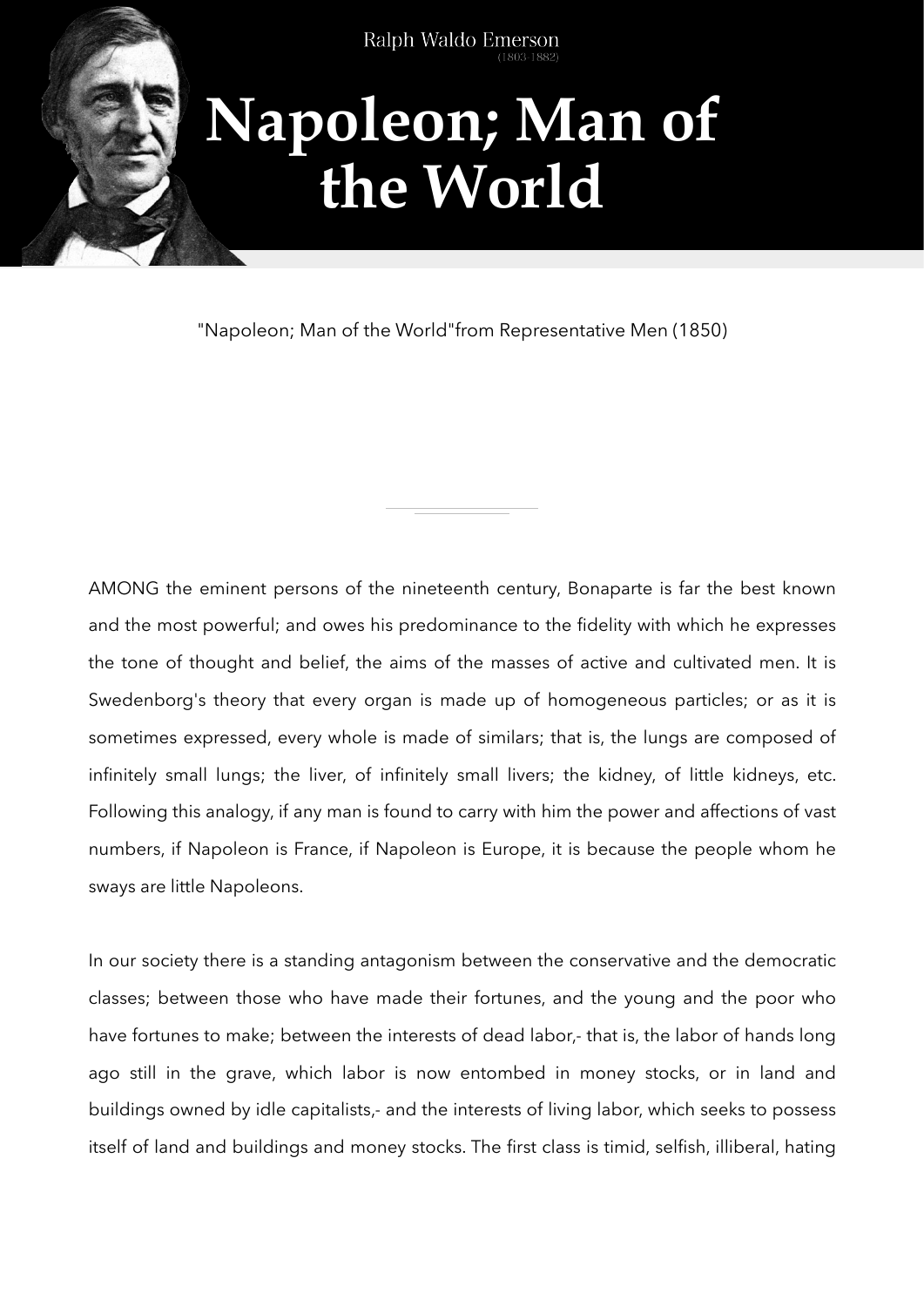innovation, and continually losing numbers by death. The second class is selfish also, encroaching, bold, self-relying, always outnumbering the other and recruiting its numbers every hour by births. It desires to keep open every avenue to the competition of all, and to multiply avenues: the class of business men in America, in England, in France and throughout Europe; the class of industry and skill. Napoleon is its representative. The instinct of active, brave, able men, throughout the middle class everywhere, has pointed out Napoleon as the incarnate Democrat. He had their virtues and their vices; above all, he had their spirit or aim. That tendency is material, pointing at a sensual success and employing the richest and most various means to that end; conversant with mechanical powers, highly intellectual, widely and accurately learned and skilful, but subordinating all intellectual and spiritual forces into means to a material success. To be the rich man, is the end. "God has granted," says the Koran, "to every people a prophet in its own tongue." Paris and London and New York, the spirit of commerce, of money and material power, were also to have their prophet; and Bonaparte was qualified and sent.

Every one of the million readers of anecdotes or memoirs or lives of Napoleon, delights in the page, because he studies in it his own history. Napoleon is thoroughly modern, and, at the highest point of his fortunes, has the very spirit of the newspapers. He is no saint,- to use his own word, "no capuchin," and he is no hero, in the high sense. The man in the street finds in him the qualities and powers of other men in the street. He finds him, like himself, by birth a citizen, who, by very intelligible merits, arrived at such a commanding position that he could indulge all those tastes which the common man possesses but is obliged to conceal and deny: good society, good books, fast travelling, dress, dinners, servants without number, personal weight, the execution of his ideas, the standing in the attitude of a benefactor to all persons about him, the refined enjoyments of pictures, statues, music, palaces and conventional honors,- precisely what is agreeable to the heart of every man in the nineteenth century, this powerful man possessed.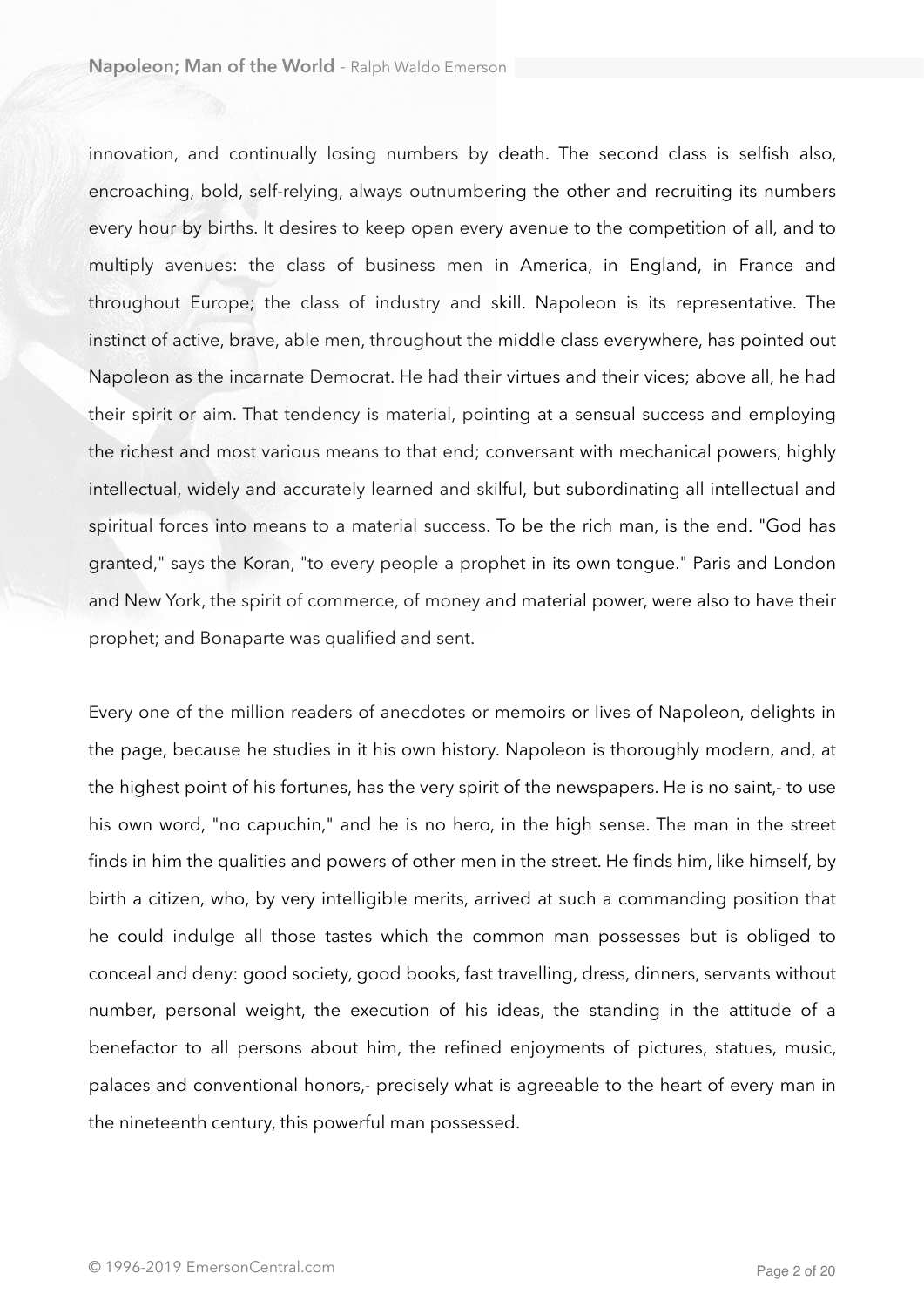It is true that a man of Napoleon's truth of adaptation to the mind of the masses around him, becomes not merely representative but actually a monopolizer and usurper of other minds. Thus Mirabeau plagiarized every good thought, every good word that was spoken in France. Dumont relates that he sat in the gallery of the Convention and heard Mirabeau make a speech. It struck Dumont that he could fit it with a peroration, which he wrote in pencil immediately, and showed it to Lord Elgin, who sat by him. Lord Elgin approved it, and Dumont, in the evening, showed it to Mirabeau. Mirabeau read it, pronounced it admirable, and declared he would incorporate it into his harangue to-morrow, to the Assembly. "It is impossible," said Dumont, "as, unfortunately, I have shown it to Lord Elgin." "If you have shown it to Lord Elgin and to fifty persons beside, I shall still speak it to-morrow": and he did speak it, with much effect, at the next day's session. For Mirabeau, with his overpowering personality, felt that these things which his presence inspired were as much his own as if he had said them, and that his adoption of them gave them their weight. Much more absolute and centralizing was the successor to Mirabeau's popularity and to much more than his predominance in France. Indeed, a man of Napoleon's stamp almost ceases to have a private speech and opinion. He is so largely receptive, and is so placed, that he comes to be a bureau for all the intelligence, wit and power of the age and country. He gains the battle; he makes the code; he makes the system of weights and measures; he levels the Alps; he builds the road. All distinguished engineers, savans, statists, report to him: so likewise do all good heads in every kind: he adopts the best measures, sets his stamp on them, and not these alone, but on every happy and memorable expression. Every sentence spoken by Napoleon and every line of his writing, deserves reading, as it is the sense of France.

Bonaparte was the idol of common men because he had in transcendent degree the qualities and powers of common men. There is a certain satisfaction in coming down to the lowest ground of politics, for we get rid of cant and hypocrisy. Bonaparte wrought, in common with that great class he represented, for power and wealth,- but Bonaparte, specially, without any scruple as to the means. All the sentiments which embarrass men's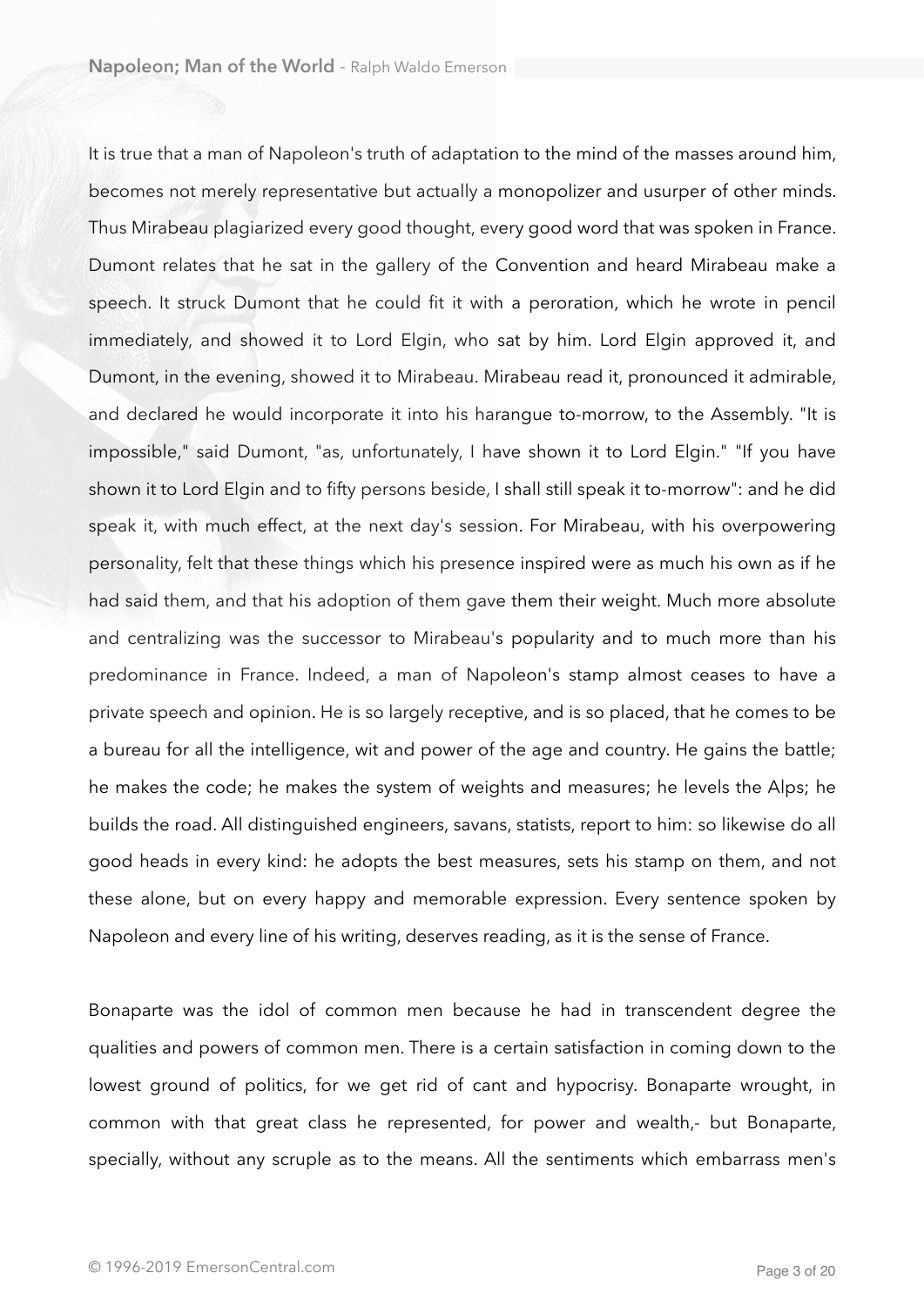pursuit of these objects, he set aside. The sentiments were for women and children. Fontanes, in 1804, expressed Napoleon's own sense, when in behalf of the Senate he addressed him,- "Sire, the desire of perfection is the worst disease that ever afflicted the human mind." The advocates of liberty and of progress are "ideologists";- a word of contempt often in his mouth;- "Necker is an ideologist": "Lafayette is an ideologist."

An Italian proverb, too well known, declares that "if you would succeed, you must not be too good." It is an advantage, within certain limits, to have renounced the dominion of the sentiments of piety, gratitude and generosity; since what was an impassable bar to us, and still is to others, becomes a convenient weapon for our purposes; just as the river which was a formidable barrier, winter transforms into the smoothest of roads.

Napoleon renounced, once for all, sentiments and affections, and would help himself with his hands and his head. With him is no miracle and no magic. He is a worker in brass, in iron, in wood, in earth, in roads, in buildings, in money and in troops, and a very consistent and wise master-workman. He is never weak and literary, but acts with the solidity and the precision of natural agents. He has not lost his native sense and sympathy with things. Men give way before such a man, as before natural events. To be sure there are men enough who are immersed in things, as farmers, smiths, sailors and mechanics generally; and we know how real and solid such men appear in the presence of scholars and grammarians: but these men ordinarily lack the power of arrangement, and are like hands without a head. But Bonaparte superadded to this mineral and animal force, insight and generalization, so that men saw in him combined the natural and the intellectual power, as if the sea and land had taken flesh and begun to cipher. Therefore the land and sea seem to presuppose him. He came unto his own and they received him. This ciphering operative knows what he is working with and what is the product. He knew the properties of gold and iron, of wheels and ships, of troops and diplomatists, and required that each should do after its kind.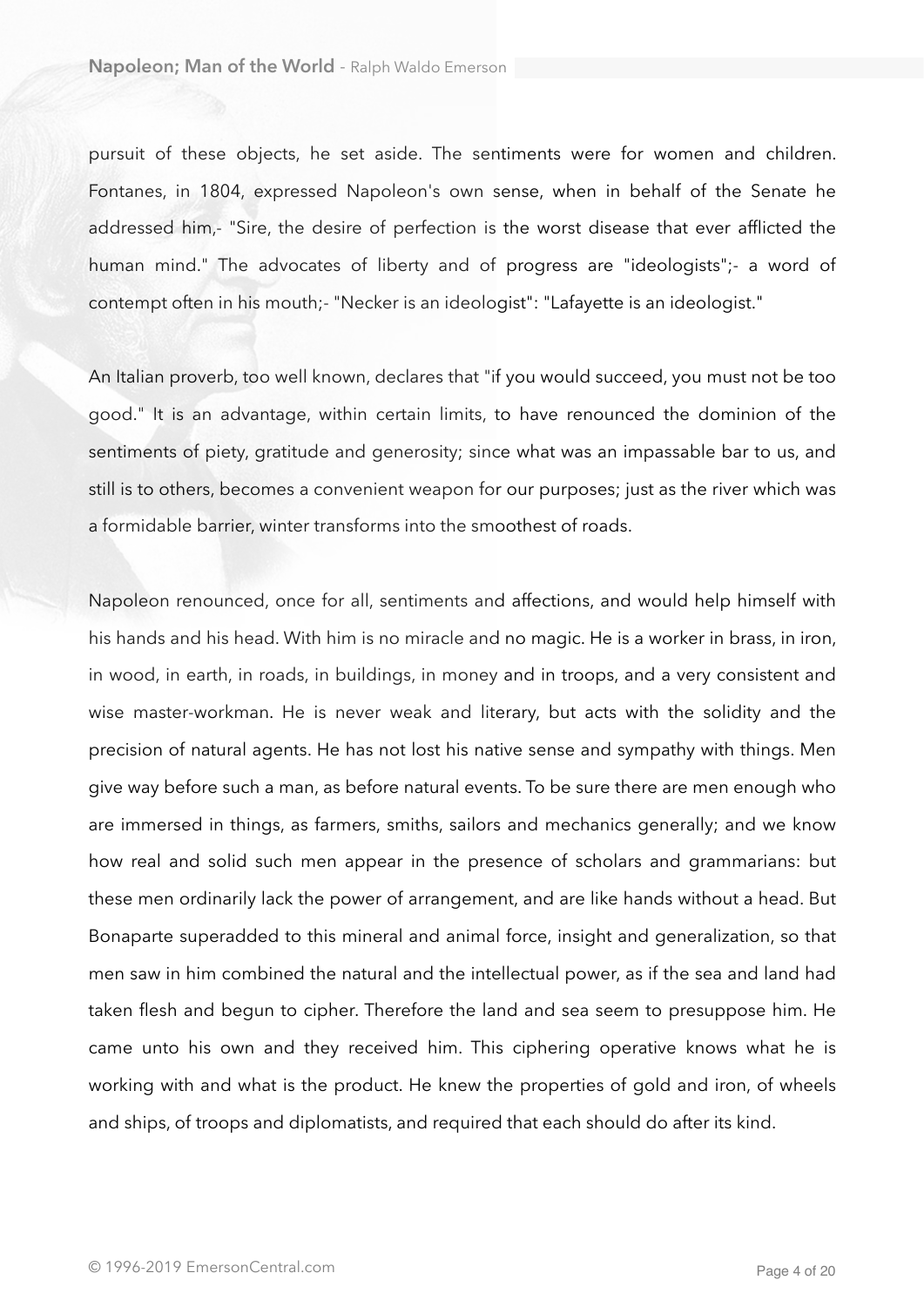The art of war was the game in which he exerted his arithmetic. It consisted, according to him, in having always more forces than the enemy, on the point where the enemy is attacked, or where he attacks: and his whole talent is strained by endless manoeuvre and evolution, to march always on the enemy at an angle, and destroy his forces in detail. It is obvious that a very small force, skilfully and rapidly manoeuvring so as always to bring two men against one at the point of engagement, will be an overmatch for a much larger body of men.

The times, his constitution and his early circumstances combined to develop this pattern democrat. He had the virtues of his class and the conditions for their activity. That commonsense which no sooner respects any end than it finds the means to effect it; the delight in the use of means; in the choice, simplification and combining of means; the directness and thoroughness of his work; the prudence with which all was seen and the energy with which all was done, make him the natural organ and head of what I may almost call, from its extent, the modern party.

Nature must have far the greatest share in every success, and so in his. Such a man was wanted, and such a man was born; a man of stone and iron, capable of sitting on horseback sixteen or seventeen hours, of going many days together without rest or food except by snatches, and with the speed and spring of a tiger in action; a man not embarrassed by any scruples; compact, instant, selfish, prudent, and of a perception which did not suffer itself to be baulked or misled by any pretences of others, or any superstition or any heat or haste of his own. "My hand of iron," he said, "was not at the extremity of my arm, it was immediately connected with my head." He respected the power of nature and fortune, and ascribed to it his superiority, instead of valuing himself, like inferior men, on his opinionativeness, and waging war with nature. His favorite rhetoric lay in allusion to his star; and he pleased himself, as well as the people, when he styled himself the "Child of Destiny." "They charge me," he said, "with the commission of great crimes: men of my stamp do not commit crimes.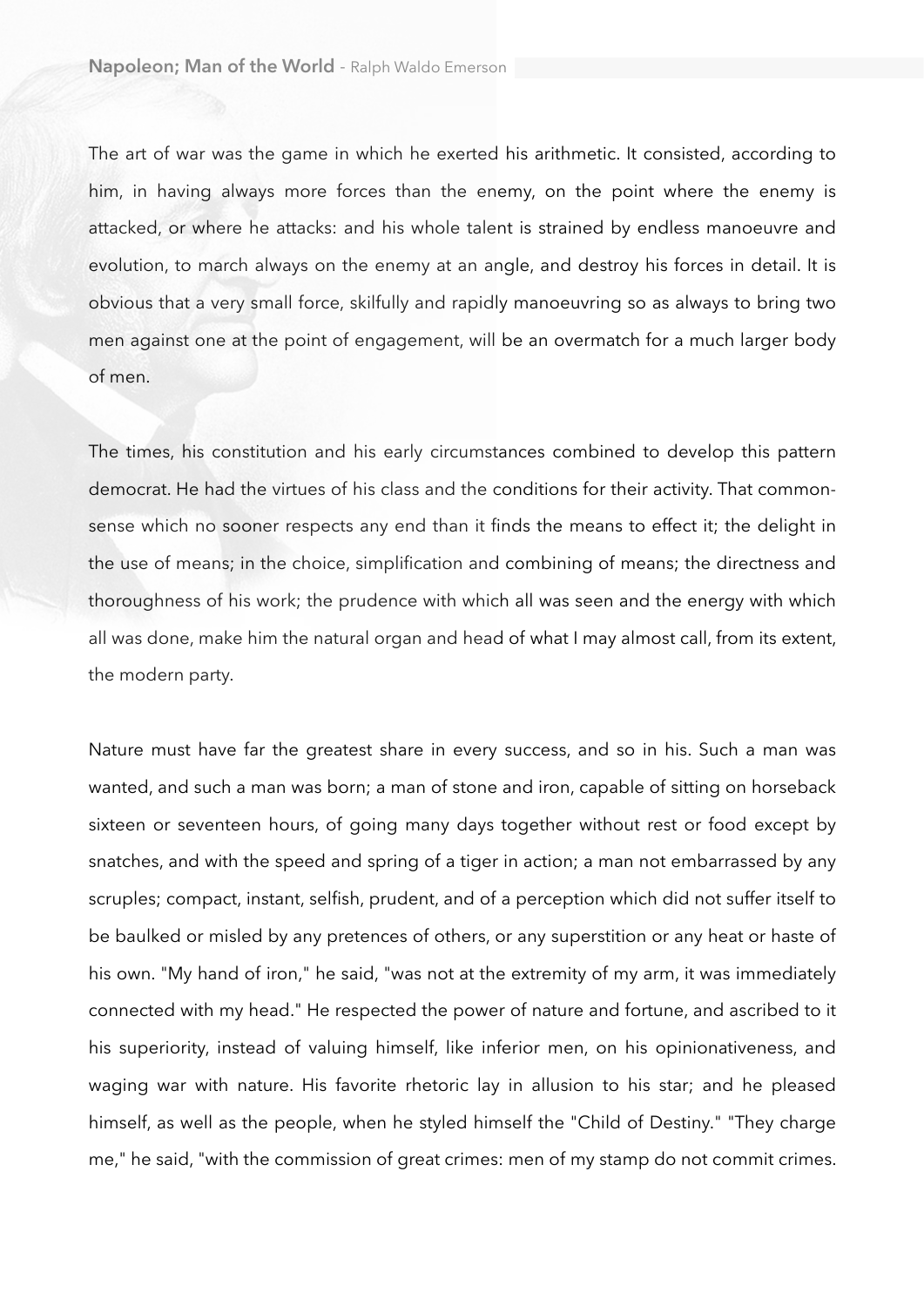Nothing has been more simple than my elevation, 'tis in vain to ascribe it to intrigue or crime; it was owing to the peculiarity of the times and to my reputation of having fought well against the enemies of my country. I have always marched with the opinion of great masses and with events. Of what use then would crimes be to me?" Again he said, speaking of his son, "My son can not replace me; I could not replace myself. I am the creature of circumstances."

He had a directness of action never before combined with so much comprehension. He is a realist, terrific to all talkers and confused truth-obscuring persons. He sees where the matter hinges, throws himself on the precise point of resistance, and slights all other considerations. He is strong in the right manner, namely by insight. He never blundered into victory, but won his battles in his head before he won them on the field. His principal means are in himself. He asks counsel of no other. In 1796 he writes to the Directory: "I have conducted the campaign without consulting any one. I should have done no good if I had been under the necessity of conforming to the notions of another person. I have gained some advantages over superior forces and when totally destitute of every thing, because, in the persuasion that your confidence was reposed in me, my actions were as prompt as my thoughts."

History is full, down to this day, of the imbecility of kings and governors. They are a class of persons much to be pitied, for they know not what they should do. The weavers strike for bread, and the king and his ministers, knowing not what to do, meet them with bayonets. But Napoleon understood his business. Here was a man who in each moment and emergency knew what to do next. It is an immense comfort and refreshment to the spirits, not only of kings, but of citizens. Few men have any next; they live from hand to mouth, without plan, and are ever at the end of their line, and after each action wait for an impulse from abroad. Napoleon had been the first man of the world, if his ends had been purely public. As he is, he inspires confidence and vigor by the extraordinary unity of his action. He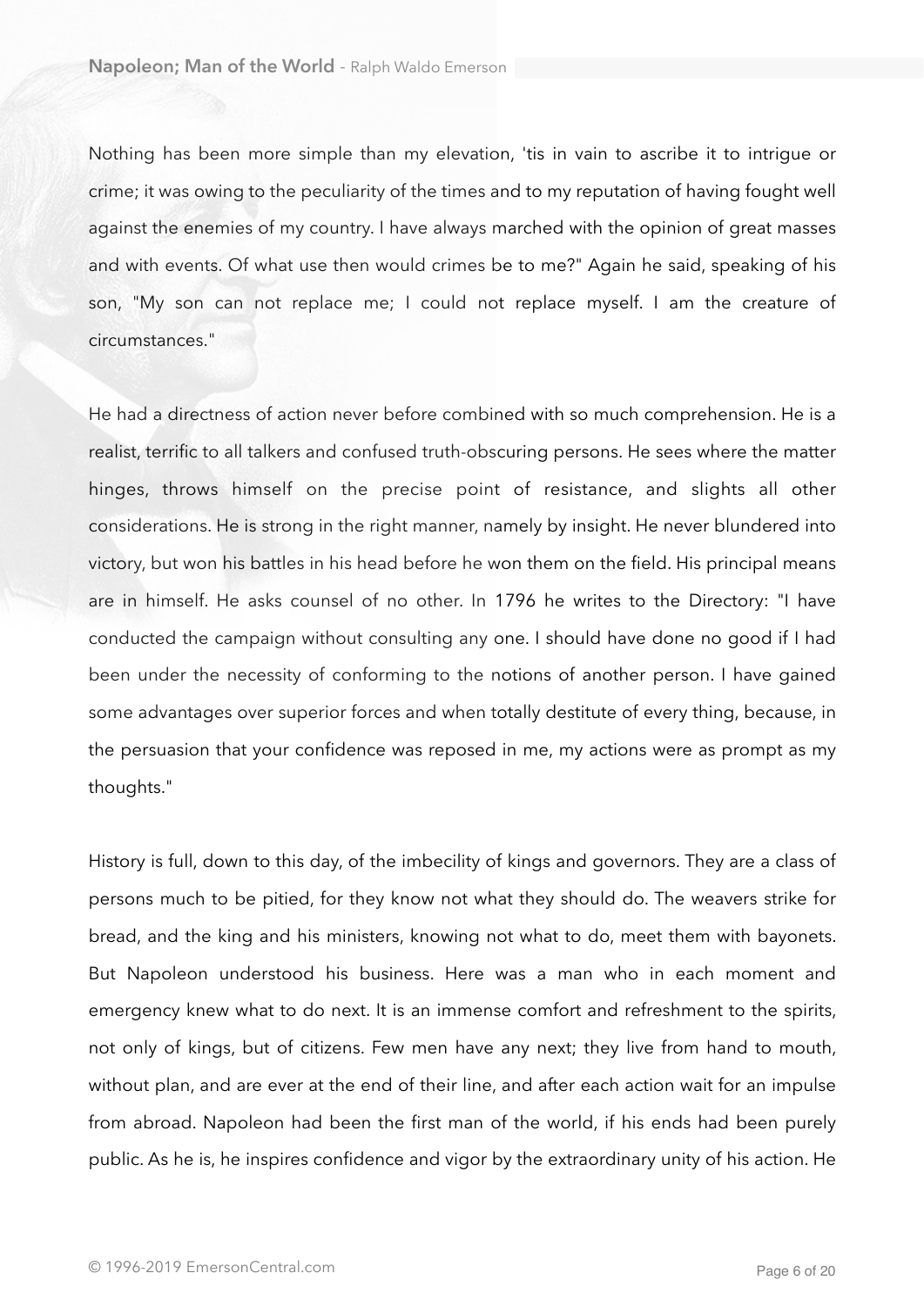is firm, sure, self-denying, self-postponing, sacrificing every thing,- money, troops, generals, and his own safety also, to his aim; not misled, like common adventurers, by the splendor of his own means. "Incidents ought not to govern policy," he said, "but policy, incidents." "To be hurried away by every event is to have no political system at all." His victories were only so many doors, and he never for a moment lost sight of his way onward, in the dazzle and uproar of the present circumstance. He knew what to do, and he flew to his mark. He would shorten a straight line to come at his object. Horrible anecdotes may no doubt be collected from his history, of the price at which he bought his successes; but he must not therefore be set down as cruel, but only as one who knew no impediment to his will; not bloodthirsty, not cruel,- but woe to what thing or person stood in his way! Not bloodthirsty, but not sparing of blood,- and pitiless. He saw only the object: the obstacle must give way. "Sire, General Clarke can not combine with General Junot, for the dreadful fire of the Austrian battery."- "Let him carry the battery."- "Sire, every regiment that approaches the heavy artillery is sacrificed: Sire, what orders?"- "Forward, forward!" Seruzier, a colonel of artillery, gives, in his "Military Memoirs," the following sketch of a scene after the battle of Austerlitz.- "At the moment in which the Russian army was making its retreat, painfully, but in good order, on the ice of the lake, the Emperor Napoleon came riding at full speed toward the artillery. 'You are losing time,' he cried; 'fire upon those masses; they must be engulfed: fire upon the ice!' The order remained unexecuted for ten minutes. In vain several officers and myself were placed on the slope of a hill to produce the effect: their balls and mine rolled upon the ice without breaking it up. Seeing that, I tried a simple method of elevating light howitzers. The almost perpendicular fall of the heavy projectiles produced the desired effect. My method was immediately followed by the adjoining batteries, and in less than no time we buried" some "thousands of Russians and Austrians under the waters of the lake."

In the plenitude of his resources, every obstacle seemed to vanish. "There shall be no Alps," he said; and he built his perfect roads, climbing by graded galleries their steepest precipices, until Italy was as open to Paris as any town in France. He laid his bones to, and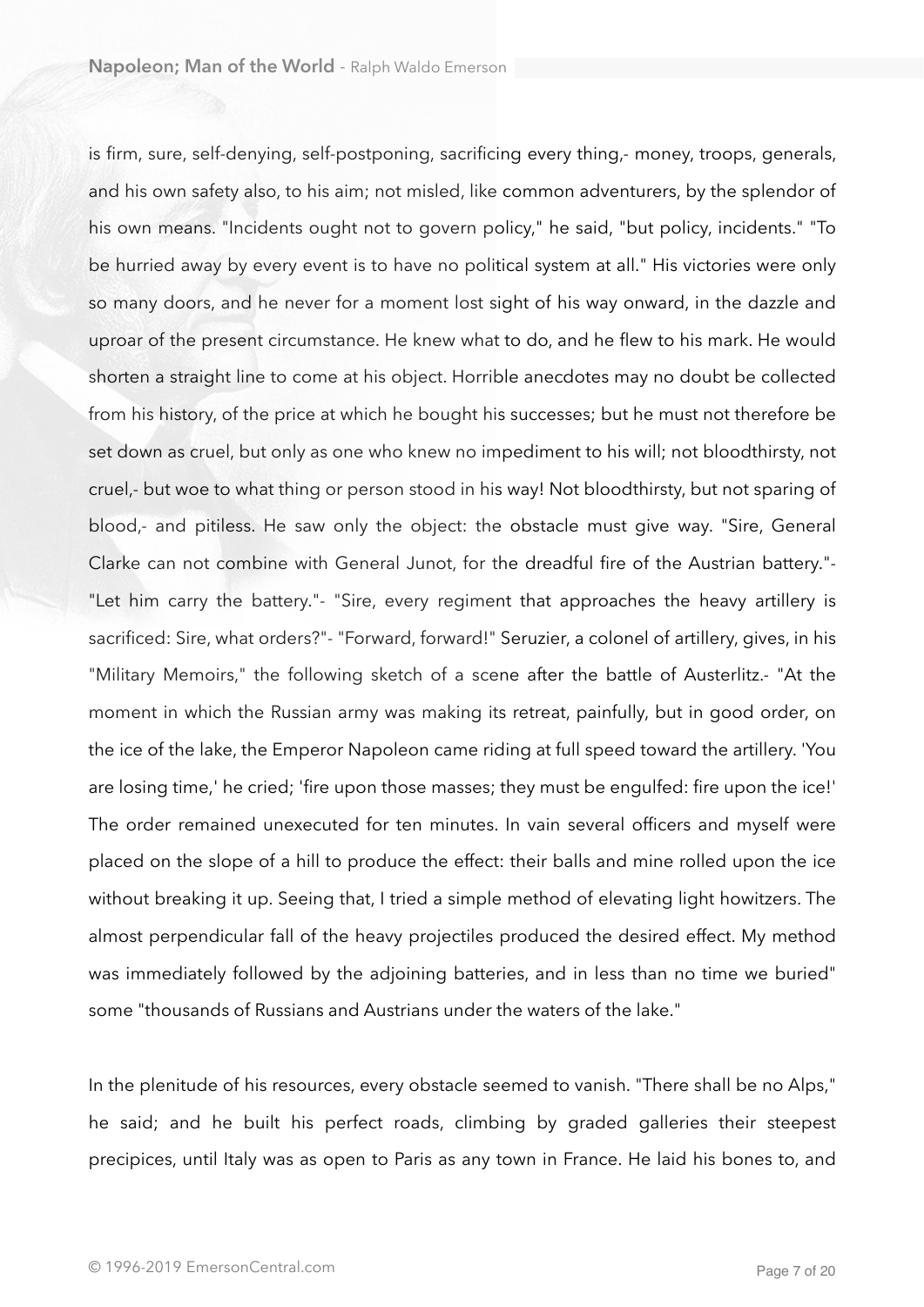wrought for his crown. Having decided what was to be done, he did that with might and main. He put out all his strength. He risked every thing and spared nothing, neither ammunition, nor money, nor troops, nor generals, nor himself.

We like to see every thing do its office after its kind, whether it be a milch-cow or a rattlesnake; and if fighting be the best mode of adjusting national differences, (as large majorities of men seem to agree,) certainly Bonaparte was right in making it thorough. The grand principle of war, he said, was that an army ought always to be ready, by day and by night and at all hours, to make all the resistance it is capable of making. He never economized his ammunition, but, on a hostile position, rained a torrent of iron,- shells, balls, grape-shot,- to annihilate all defence. On any point of resistance he concentrated squadron on squadron in overwhelming numbers until it was swept out of existence. To a regiment of horse-chasseurs at Lobenstein, two days before the battle of Jena, Napoleon said, "My lads, you must not fear death; when soldiers brave death, they drive him into the enemy's ranks." In the fury of assault, he no more spared himself. He went to the edge of his possibility. It is plain that in Italy he did what he could, and all that he could. He came, several times, within an inch of ruin; and his own person was all but lost. He was flung into the marsh at Arcola. The Austrians were between him and his troops, in the melee, and he was brought off with desperate efforts. At Lonato, and at other places, he was on the point of being taken prisoner. He fought sixty battles. He had never enough. Each victory was a new weapon. "My power would fall, were I not to support it by new achievements. Conquest has made me what I am, and conquest must maintain me." He felt, with every wise man, that as much life is needed for conservation as for creation. We are always in peril, always in a bad plight, just on the edge of destruction and only to be saved by invention and courage.

This vigor was guarded and tempered by the coldest prudence and punctuality. A thunderbolt in the attack, he was found invulnerable in his intrenchments. His very attack was never the inspiration of courage, but the result of calculation. His idea of the best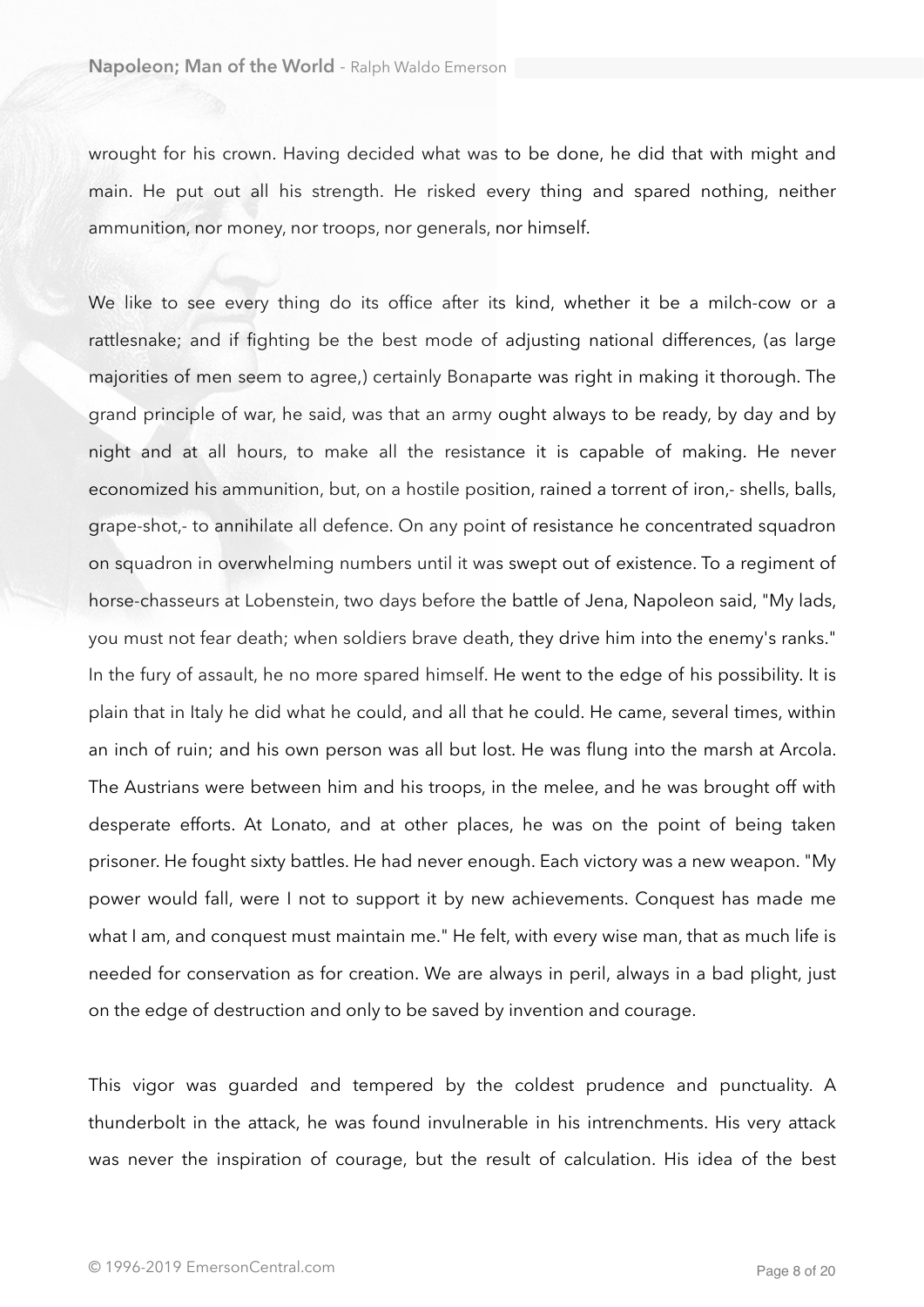defence consists in being still the attacking party. "My ambition," he says, "was great, but was of a cold nature." In one of his conversations with Las Cases, he remarked, "As to moral courage, I have rarely met with the two-o'clock-in-the-morning kind: I mean unprepared courage; that which is necessary on an unexpected occasion, and which, in spite of the most unforeseen events, leaves full freedom of judgment and decision": and he did not hesitate to declare that he was himself eminently endowed with this two-o'clock-in-the-morning courage, and that he had met with few persons equal to himself in this respect.

Every thing depended on the nicety of his combinations, and the stars were not more punctual than his arithmetic. His personal attention descended to the smallest particulars. "At Montebello, I ordered Kellermann to attack with eight hundred horse, and with these he separated the six thousand Hungarian grenadiers, before the very eyes of the Austrian cavalry. This cavalry was half a league off and required a quarter of an hour to arrive on the field of action, and I have observed that it is always these quarters of an hour that decide the fate of a battle." "Before he fought a battle, Bonaparte thought little about what he should do in case of success, but a great deal about what he should do in case of a reverse of fortune." The same prudence and good sense mark all his behavior. His instructions to his secretary at the Tuileries are worth remembering. "During the night, enter my chamber as seldom as possible. Do not awake me when you have any good news to communicate; with that there is no hurry. But when you bring bad news, rouse me instantly, for then there is not a moment to be lost." It was a whimsical economy of the same kind which dictated his practice, when general in Italy, in regard to his burdensome correspondence. He directed Bourrienne to leave all letters unopened for three weeks, and then observed with satisfaction how large a part of the correspondence had thus disposed of itself and no longer required an answer. His achievement of business was immense, and enlarges the known powers of man. There have been many working kings, from Ulysses to William of Orange, but none who accomplished a tithe of this man's performance.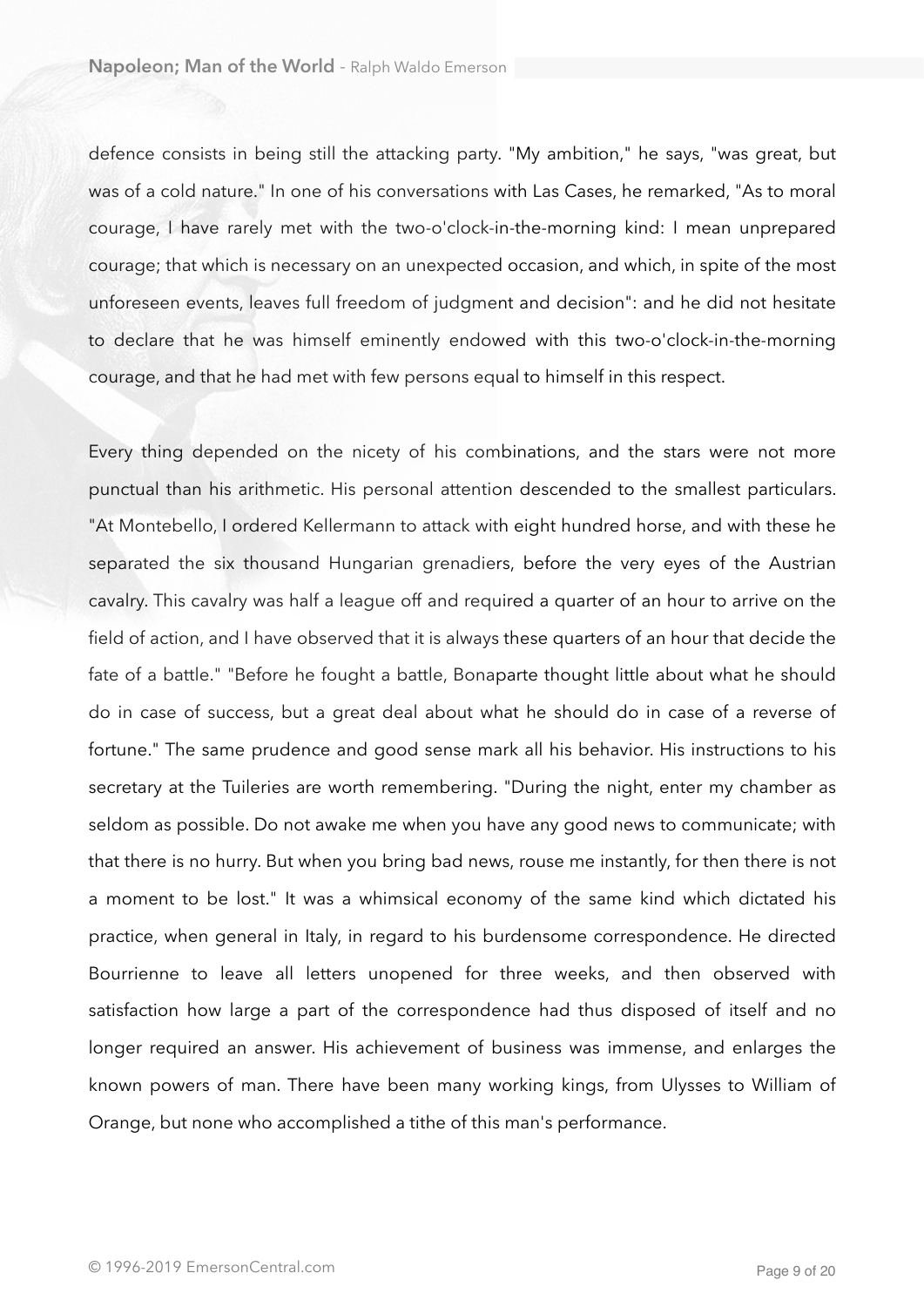To these gifts of nature, Napoleon added the advantage of having been born to a private and humble fortune. In his later days he had the weakness of wishing to add to his crowns and badges the prescription of aristocracy; but he knew his debt to his austere education, and made no secret of his contempt for the born kings, and for "the hereditary asses," as he coarsely styled the Bourbons. He said that "in their exile they had learned nothing, and forgot nothing." Bonaparte had passed through all the degrees of military service, but also was citizen before he was emperor, and so has the key to citizenship. His remarks and estimates discover the information and justness of measurement of the middle class. Those who had to deal with him found that he was not to be imposed upon, but could cipher as well as another man. This appears in all parts of his Memoirs, dictated at St. Helena. When the expenses of the empress, of his household, of his palaces, had accumulated great debts, Napoleon examined the bills of the creditors himself, detected overcharges and errors, and reduced the claims by considerable sums.

His grand weapon, namely the millions whom he directed, he owed to the representative character which clothed him. He interests us as he stands for France and for Europe; and he exists as captain and king only as far as the Revolution, or the interest of the industrious masses, found an organ and a leader in him. In the social interests, he knew the meaning and value of labor, and threw himself naturally on that side. I like an incident mentioned by one of his biographers at St. Helena. "When walking with Mrs. Balcombe, some servants, carrying heavy boxes, passed by on the road, and Mrs. Balcombe desired them, in rather an angry tone, to keep back. Napoleon interfered, saying 'Respect the burden, Madam.'" In the time of the empire he directed attention to the improvement and embellishment of the markets of the capital. "The market-place," he said, "is the Louvre of the common people." The principal works that have survived him are his magnificent roads. He filled the troops with his spirit, and a sort of freedom and companionship grew up between him and them, which the forms of his court never permitted between the officers and himself. They performed, under his eye, that which no others could do. The best document of his relation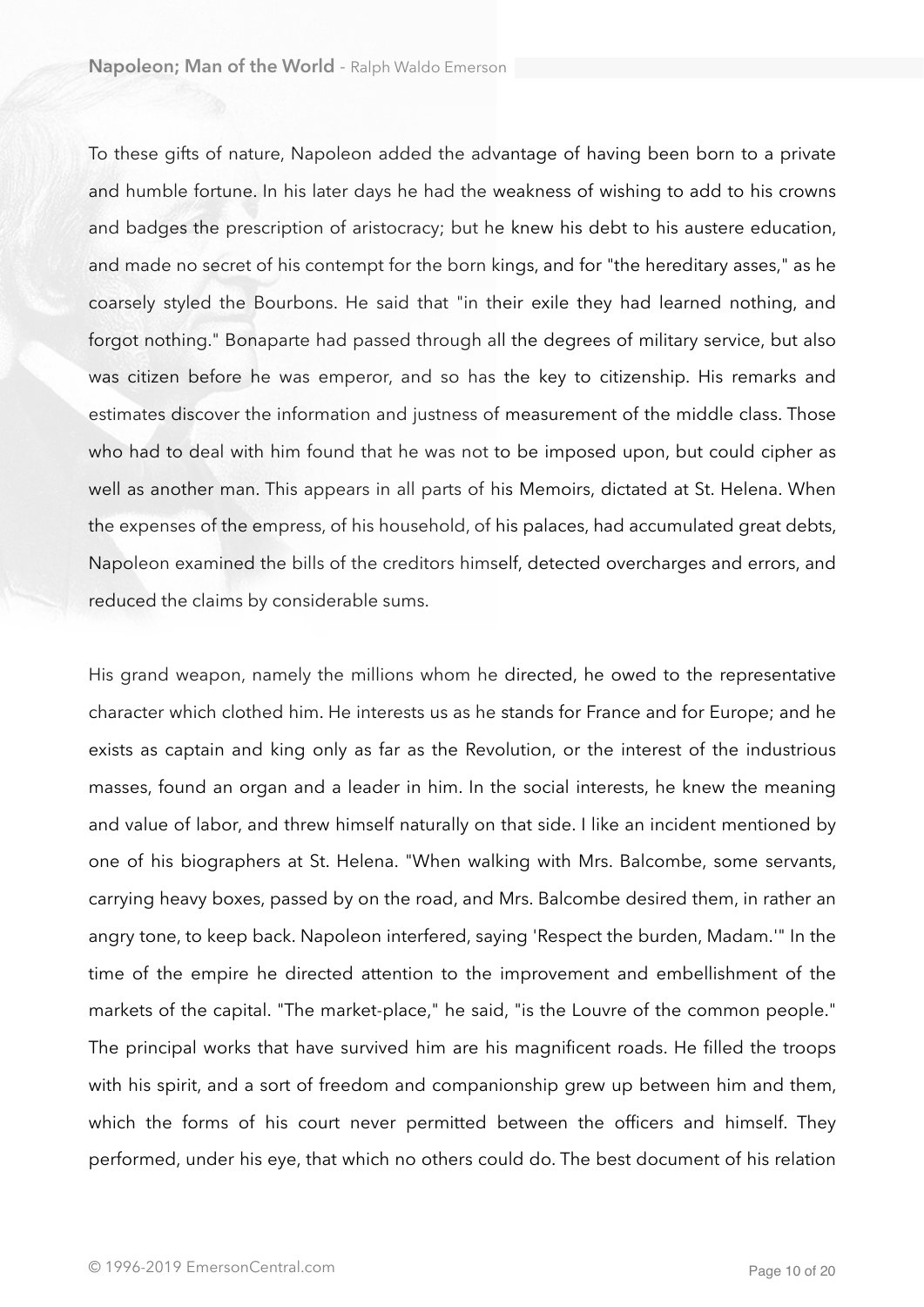to his troops is the order of the day on the morning of the battle of Austerlitz, in which Napoleon promises the troops that he will keep his person out of reach of fire. This declaration, which is the reverse of that ordinarily made by generals and sovereigns on the eve of a battle, sufficiently explains the devotion of the army to their leader.

But though there is in particulars this identity between Napoleon and the mass of the people, his real strength lay in their conviction that he was their representative in his genius and aims, not only when he courted, but when he controlled, and even when he decimated them by his conscriptions. He knew, as well as any Jacobin in France, how to philosophize on liberty and equality; and when allusion was made to the precious blood of centuries, which was spilled by the killing of the Duc d'Enghien, he suggested, "Neither is my blood ditchwater." The people felt that no longer the throne was occupied and the land sucked of its nourishment, by a small class of legitimates, secluded from all community with the children of the soil, and holding the ideas and superstitions of a long-forgotten state of society. Instead of that vampyre, a man of themselves held, in the Tuileries, knowledge and ideas like their own, opening of course to them and their children all places of power and trust. The day of sleepy, selfish policy, ever narrowing the means and opportunities of young men, was ended, and a day of expansion and demand was come. A market for all the powers and productions of man was opened; brilliant prizes glittered in the eyes of youth and talent. The old, iron-bound, feudal France was changed into a young Ohio or New York; and those who smarted under the immediate rigors of the new monarch, pardoned them as the necessary severities of the military system which had driven out the oppressor. And even when the majority of the people had begun to ask whether they had really gained any thing under the exhausting levies of men and money of the new master, the whole talent of the country, in every rank and kindred, took his part and defended him as its natural patron. In 1814, when advised to rely on the higher classes, Napoleon said to those around him, "Gentlemen, in the situation in which I stand, my only nobility is the rabble of the Faubourgs."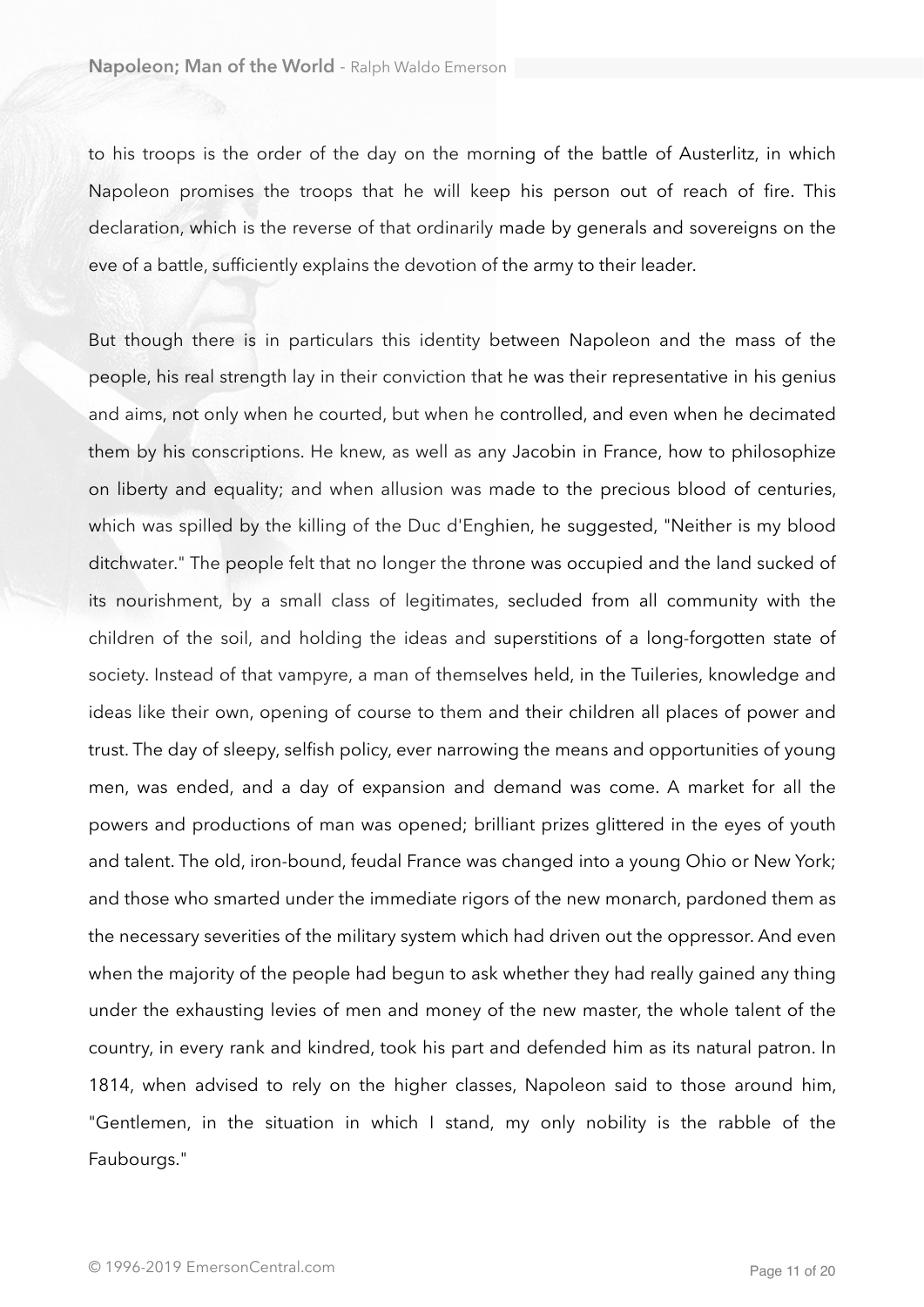Napoleon met this natural expectation. The necessity of his position required a hospitality to every sort of talent, and its appointment to trusts; and his feeling went along with this policy. Like every superior person, he undoubtedly felt a desire for men and compeers, and a wish to measure his power with other masters, and an impatience of fools and underlings. In Italy, he sought for men and found none. "Good God!" he said, "how rare men are! There are eighteen millions in Italy, and I have with difficulty found two,- Dandolo and Melzi." In later years, with larger experience, his respect for mankind was not increased. In a moment of bitterness he said to one of his oldest friends, "Men deserve the contempt with which they inspire me. I have only to put some gold-lace on the coat of my virtuous republicans and they immediately become just what I wish them." This impatience at levity was, however, an oblique tribute of respect to those able persons who commanded his regard not only when he found them friends and coadjutors but also when they resisted his will. He could not confound Fox and Pitt, Carnot, Lafayette and Bernadotte, with the danglers of his court; and in spite of the detraction which his systematic egotism dictated toward the great captains who conquered with and for him, ample acknowledgments are made by him to Lannes, Duroc, Kleber, Dessaix, Massena, Murat, Ney and Augereau. If he felt himself their patron and the founder of their fortunes, as when he said, "I made my generals out of mud,"- he could not hide his satisfaction in receiving from them a seconding and support commensurate with the grandeur of his enterprise. In the Russian campaign he was so much impressed by the courage and resources of Marshal Ney, that he said, "I have two hundred millions in my coffers, and I would give them all for Ney." The characters which he has drawn of several of his marshals are discriminating, and though they did not content the insatiable vanity of French officers, are no doubt substantially just. And in fact every species of merit was sought and advanced under his government. "I know," he said, "the depth and draught of water of every one of my generals." Natural power was sure to be well received at his court. Seventeen men in his time were raised from common soldiers to the rank of king, marshal, duke, or general; and the crosses of his Legion of Honor were given to personal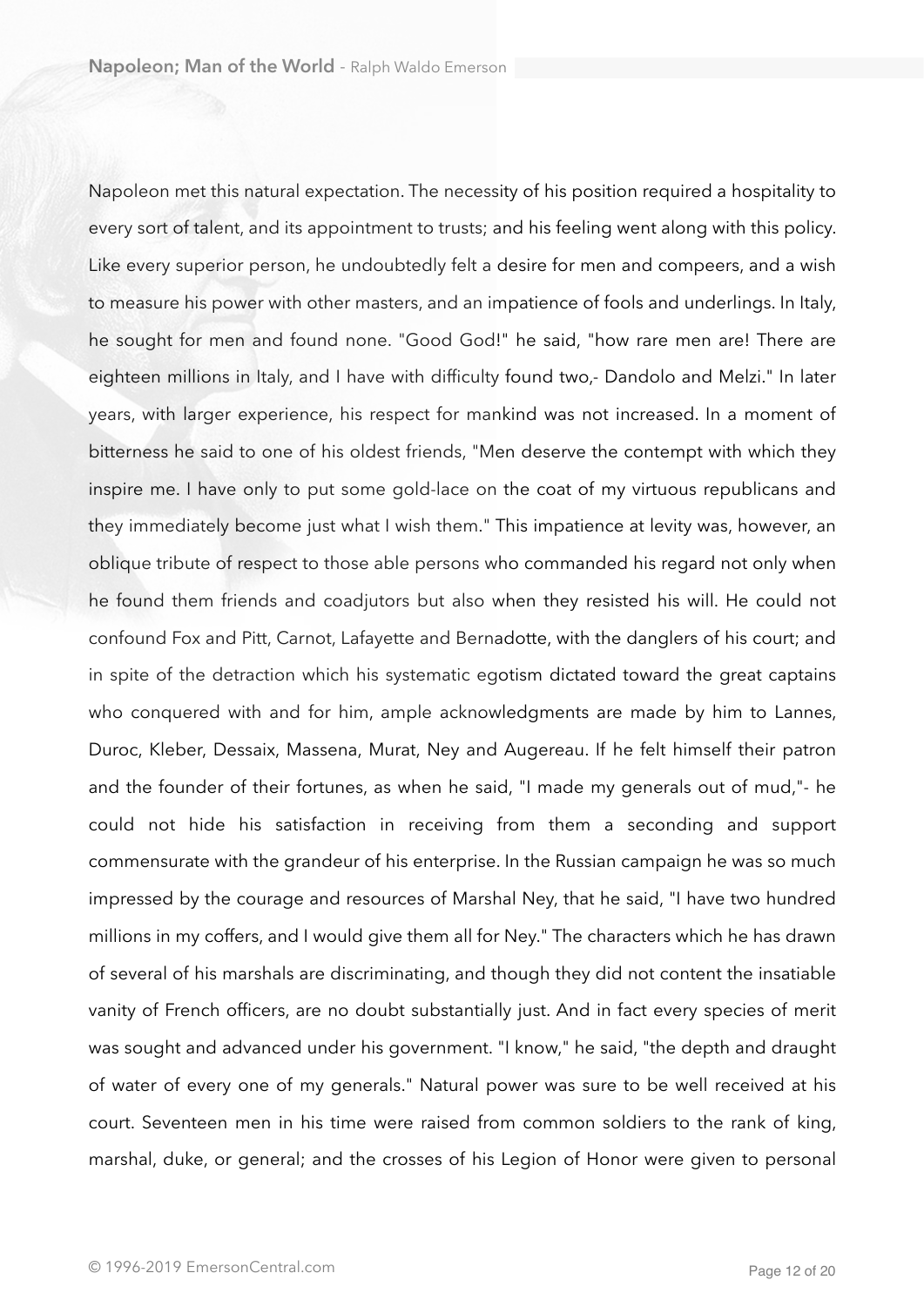valor, and not to family connexion. "When soldiers have been baptized in the fire of a battlefield, they have all one rank in my eyes."

When a natural king becomes a titular king, every body is pleased and satisfied. The Revolution entitled the strong populace of the Faubourg St. Antoine, and every horse-boy and powder-monkey in the army, to look on Napoleon as flesh of his flesh and the creature of his party: but there is something in the success of grand talent which enlists an universal sympathy. For in the prevalence of sense and spirit over stupidity and malversation, all reasonable men have an interest; and as intellectual beings we feel the air purified by the electric shock, when material force is overthrown by intellectual energies. As soon as we are removed out of the reach of local and accidental partialities, Man feels that Napoleon fights for him; these are honest victories; this strong steam-engine does our work. Whatever appeals to the imagination, by transcending the ordinary limits of human ability, wonderfully encourages us and liberates us. This capacious head, revolving and disposing sovereignly trains of affairs, and animating such multitudes of agents; this eye, which looked through Europe; this prompt invention; this inexhaustible resource:- what events! what romantic pictures! what strange situations!- when spying the Alps, by a sunset in the Sicilian sea; drawing up his army for battle in sight of the Pyramids, and saying to his troops, "From the tops of those pyramids, forty centuries look down on you"; fording the Red Sea; wading in the gulf of the Isthmus of Suez. On the shore of Ptolemais, gigantic projects agitated him. "Had Acre fallen, I should have changed the face of the world." His army, on the night of the battle of Austerlitz, which was the anniversary of his inauguration as Emperor, presented him with a bouquet of forty standards taken in the fight. Perhaps it is a little puerile, the pleasure he took in making these contrasts glaring; as when he pleased himself with making kings wait in his antechambers, at Tilsit, at Paris and at Erfurt.

We can not, in the universal imbecility, indecision and indolence of men, sufficiently congratulate ourselves on this strong and ready actor, who took occasion by the beard, and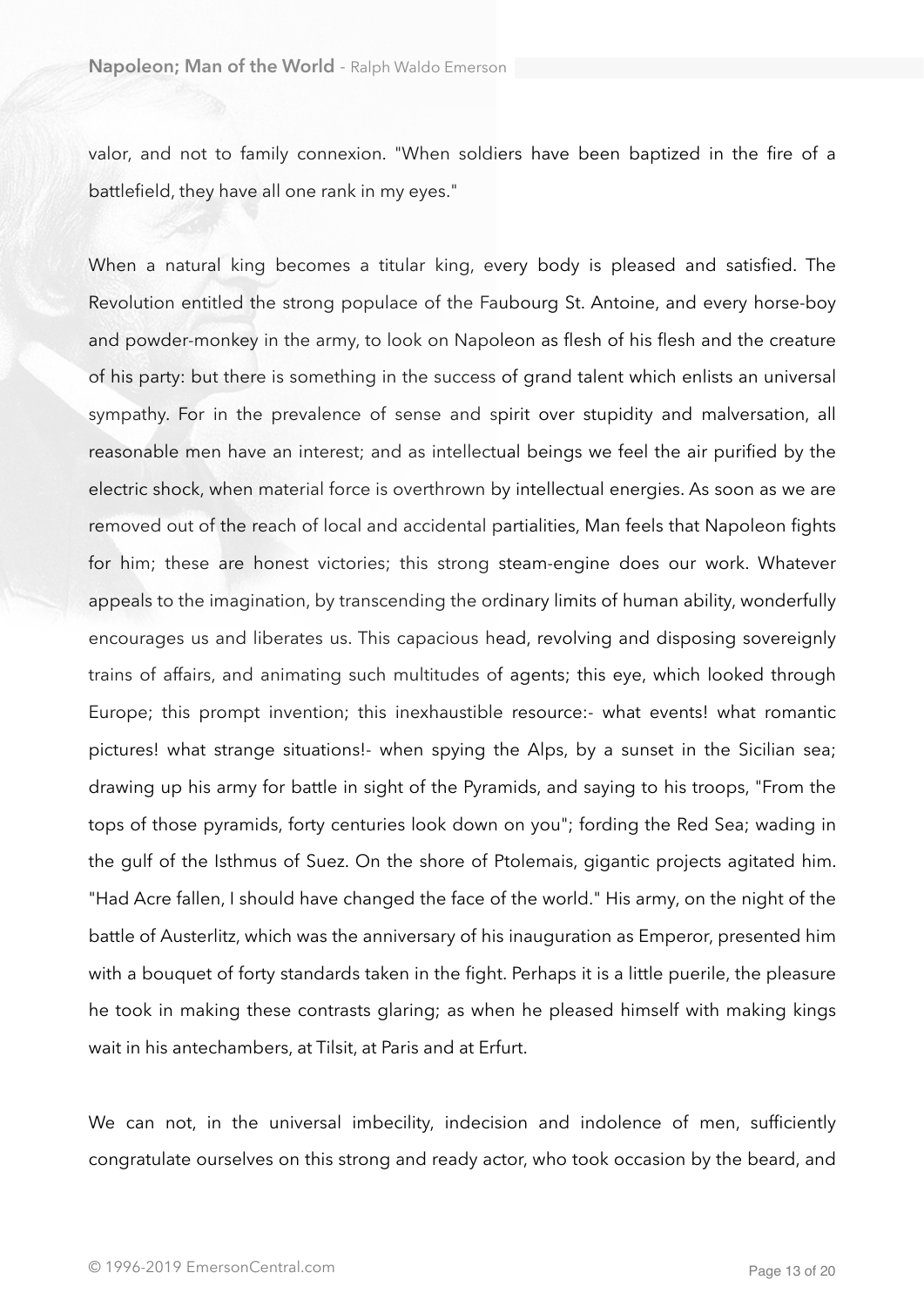showed us how much may be accomplished by the mere force of such virtues as all men possess in less degrees; namely, by punctuality, by personal attention, by courage and thoroughness. "The Austrians," he said, "do not know the value of time." I should cite him, in his earlier years, as a model of prudence. His power does not consist in any wild or extravagant force; in any enthusiasm like Mahomet's, or singular power of persuasion; but in the exercise of common-sense on each emergency, instead of abiding by rules and customs. The lesson he teaches is that which vigor always teaches;- that there is always room for it. To what heaps of cowardly doubts is not that man's life an answer. When he appeared it was the belief of all military men that there could be nothing new in war; as it is the belief of men to-day that nothing new can be undertaken in politics, or in church, or in letters, or in trade, or in farming, or in our social manners and customs; and as it is at all times the belief of society that the world is used up. But Bonaparte knew better than society; and moreover knew that he knew better. I think all men know better than they do; know that the institutions we so volubly commend are go-carts and baubles; but they dare not trust their presentiments. Bonaparte relied on his own sense, and did not care a bean for other people's. The world treated his novelties just as it treats everybody's novelties,- made infinite objection, mustered all the impediments; but he snapped his finger at their objections. "What creates great difficulty," he remarks, "in the profession of the landcommander, is the necessity of feeding so many men and animals. If he allows himself to be guided by the commissaries he will never stir, and all his expeditions will fail." An example of his common-sense is what he says of the passage of the Alps in winter, which all writers, one repeating after the other, had described as impracticable. "The winter," says Napoleon, "is not the most unfavorable season for the passage of lofty mountains. The snow is then firm, the weather settled, and there is nothing to fear from avalanches, the real and only danger to be apprehended in the Alps. On these high mountains there are often very fine days in December, of a dry cold, with extreme calmness in the air." Read his account, too, of the way in which battles are gained. "In all battles a moment occurs when the bravest troops, after having made the greatest efforts, feel inclined to run. That terror proceeds from a want of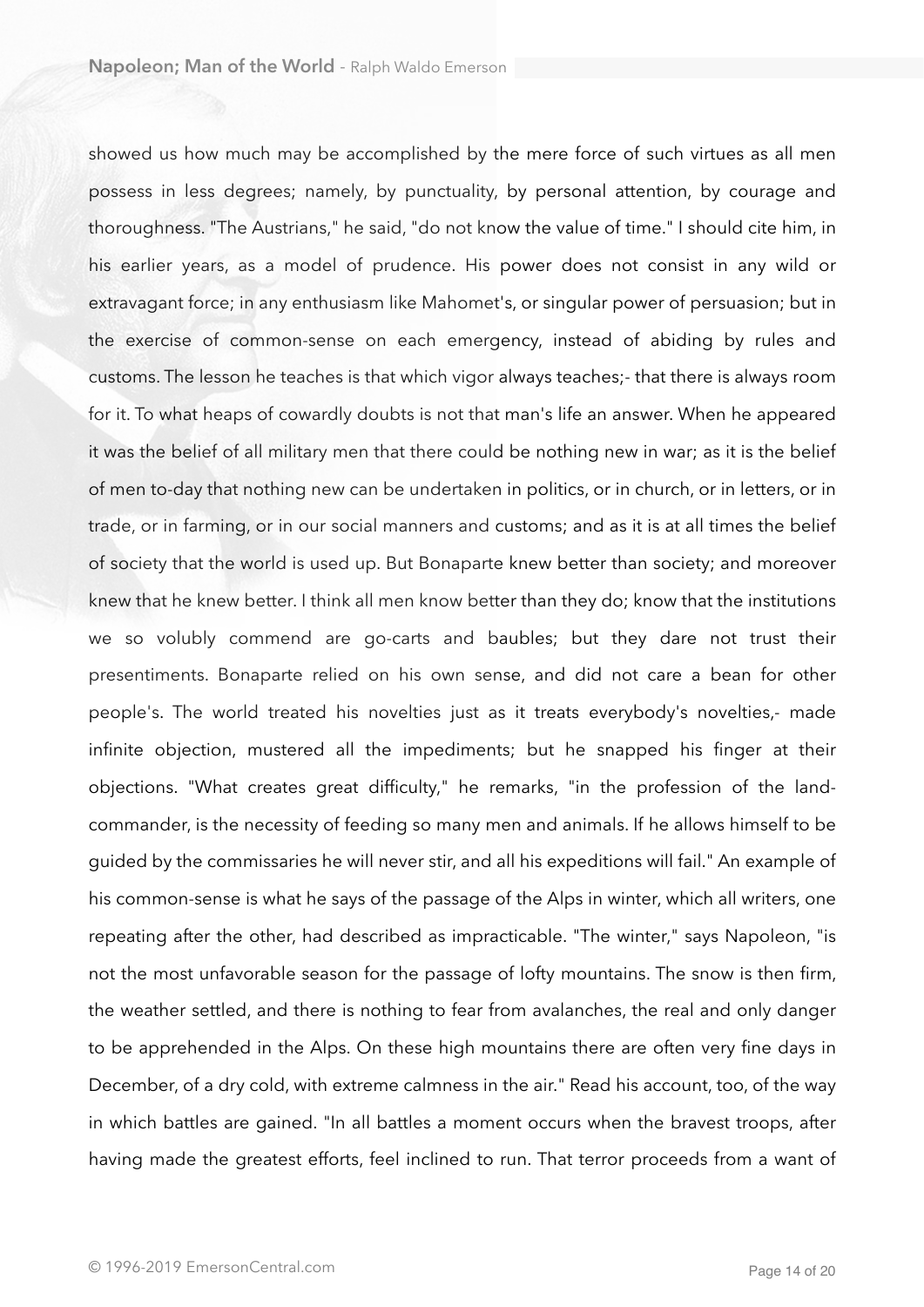confidence in their own courage, and it only requires a slight opportunity, a pretence, to restore confidence to them. The art is, to give rise to the opportunity and to invent the pretence. At Arcola I won the battle with twenty-five horsemen. I seized that moment of lassitude, gave every man a trumpet, and gained the day with this handful. You see that two armies are two bodies which meet and endeavor to frighten each other; a moment of panic occurs, and that moment must be turned to advantage. When a man has been present in many actions, he distinguishes that moment without difficulty: it is as easy as casting up an addition."

This deputy of the nineteenth century added to his gifts a capacity for speculation on general topics. He delighted in running through the range of practical, of literary and of abstract questions. His opinion is always original and to the purpose. On the voyage to Egypt he liked, after dinner, to fix on three or four persons to support a proposition, and as many to oppose it. He gave a subject, and the discussions turned on questions of religion, the different kinds of government, and the art of war. One day he asked whether the planets were inhabited? On another, what was the age of the world? Then he proposed to consider the probability of the destruction of the globe, either by water or by fire: at another time, the truth or fallacy of presentiments, and the interpretation of dreams. He was very fond of talking of religion. In 1806 he conversed with Fournier, bishop of Montpellier, on matters of theology. There were two points on which they could not agree, viz. that of hell, and that of salvation out of the pale of the church. The Emperor told Josephine that he disputed like a devil on these two points, on which the bishop was inexorable. To the philosophers he readily yielded all that was proved against religion as the work of men and time, but he would not hear of materialism. One fine night, on deck, amid a clatter of materialism, Bonaparte pointed to the stars, and said, "You may talk as long as you please, gentlemen, but who made all that?" He delighted in the conversation of men of science, particularly of Monge and Berthollet; but the men of letters he slighted; they were "manufacturers of phrases." Of medicine too he was fond of talking, and with those of its practitioners whom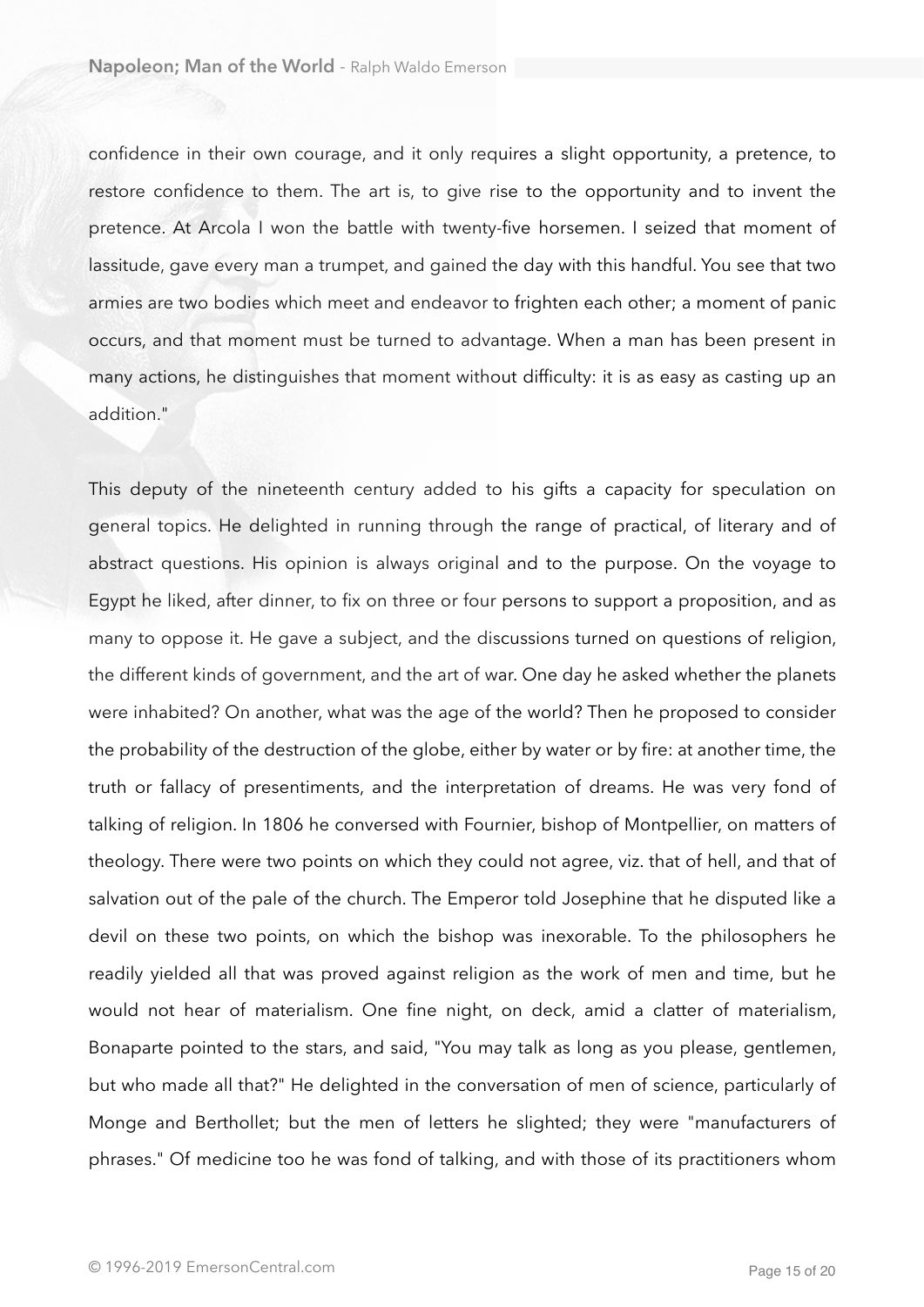he most esteemed,- with Corvisart at Paris, and with Antonomarchi at St. Helena. "Believe me," he said to the last, "we had better leave off all these remedies: life is a fortress which neither you nor I know any thing about. Why throw obstacles in the way of its defence? Its own means are superior to all the apparatus of your laboratories. Corvisart candidly agreed with me that all your filthy mixtures are good for nothing. Medicine is a collection of uncertain prescriptions, the results of which, taken collectively, are more fatal than useful to mankind. Water, air and cleanliness are the chief articles in my pharmacopoeia."

His memoirs, dictated to Count Montholon and General Gourgaud at St. Helena, have great value, after all the deduction that it seems is to be made from them on account of his known disingenuousness. He has the good-nature of strength and conscious superiority. I admire his simple, clear narrative of his battles;- good as Caesar's; his good-natured and sufficiently respectful account of Marshal Wurmser and his other antagonists; and his own equality as a writer to his varying subject. The most agreeable portion is the Campaign in Egypt.

He had hours of thought and wisdom. In intervals of leisure, either in the camp or the palace, Napoleon appears as a man of genius directing on abstract questions the native appetite for truth and the impatience of words he was wont to show in war. He could enjoy every play of invention, a romance, a bon mot, as well as a strategem in a campaign. He delighted to fascinate Josephine and her ladies, in a dim-lighted apartment, by the terrors of a fiction to which his voice and dramatic power lent every addition.

I call Napoleon the agent or attorney of the middle class of modern society; of the throng who fill the markets, shops, counting-houses, manufactories, ships, of the modern world, aiming to be rich. He was the agitator, the destroyer of prescription, the internal improver, the liberal, the radical, the inventor of means, the opener of doors and markets, the subverter of monopoly and abuse. Of course the rich and aristocratic did not like him. England, the centre of capital, and Rome and Austria, centres of tradition and genealogy,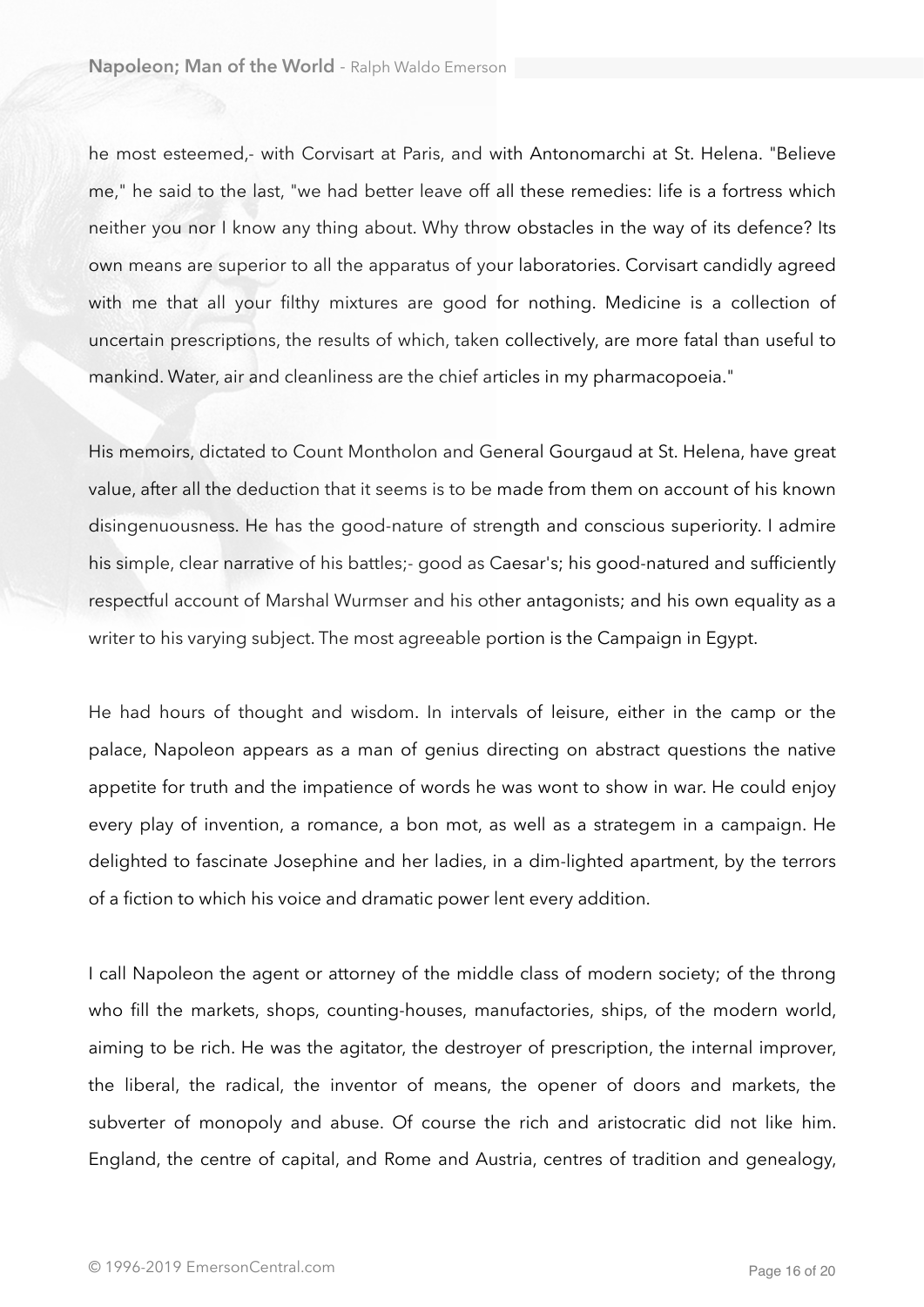opposed him. The consternation of the dull and conservative classes, the terror of the foolish old men and old women of the Roman conclave, who in their despair took hold of any thing, and would cling to red-hot iron,- the vain attempts of statists to amuse and deceive him, of the emperor of Austria to bribe him; and the instinct of the young, ardent and active men every where, which pointed him out as the giant of the middle class, make his history bright and commanding. He had the virtues of the masses of his constituents: he had also their vices. I am sorry that the brilliant picture has its reverse. But that is the fatal quality which we discover in our pursuit of wealth, that it is treacherous, and is bought by the breaking or weakening of the sentiments; and it is inevitable that we should find the same fact in the history of this champion, who proposed to himself simply a brilliant career, without any stipulation or scruple concerning the means.

Bonaparte was singularly destitute of generous sentiments. The highest-placed individual in the most cultivated age and population of the world,- he has not the merit of common truth and honesty. He is unjust to his generals; egotistic and monopolizing; meanly stealing the credit of their great actions from Kellermann, from Bernadotte; intriguing to involve his faithful Junot in hopeless bankruptcy, in order to drive him to a distance from Paris, because the familiarity of his manners offends the new pride of his throne. He is a boundless liar. The official paper, his "Moniteur," and all his bulletins, are proverbs for saying what he wished to be believed; and worse,- he sat, in his premature old age, in his lonely island, coldly falsifying facts and dates and characters, and giving to history a theatrical eclat. Like all Frenchmen he has a passion for stage effect. Every action that breathes of generosity is poisoned by this calculation. His star, his love of glory, his doctrine of the immortality of the soul, are all French. "I must dazzle and astonish. If I were to give the liberty of the press, my power could not last three days." To make a great noise is his favorite design. "A great reputation is a great noise: the more there is made, the farther off it is heard. Laws, institutions, monuments, nations, all fall; but the noise continues, and resounds in after ages." His doctrine of immortality is simply fame. His theory of influence is not flattering.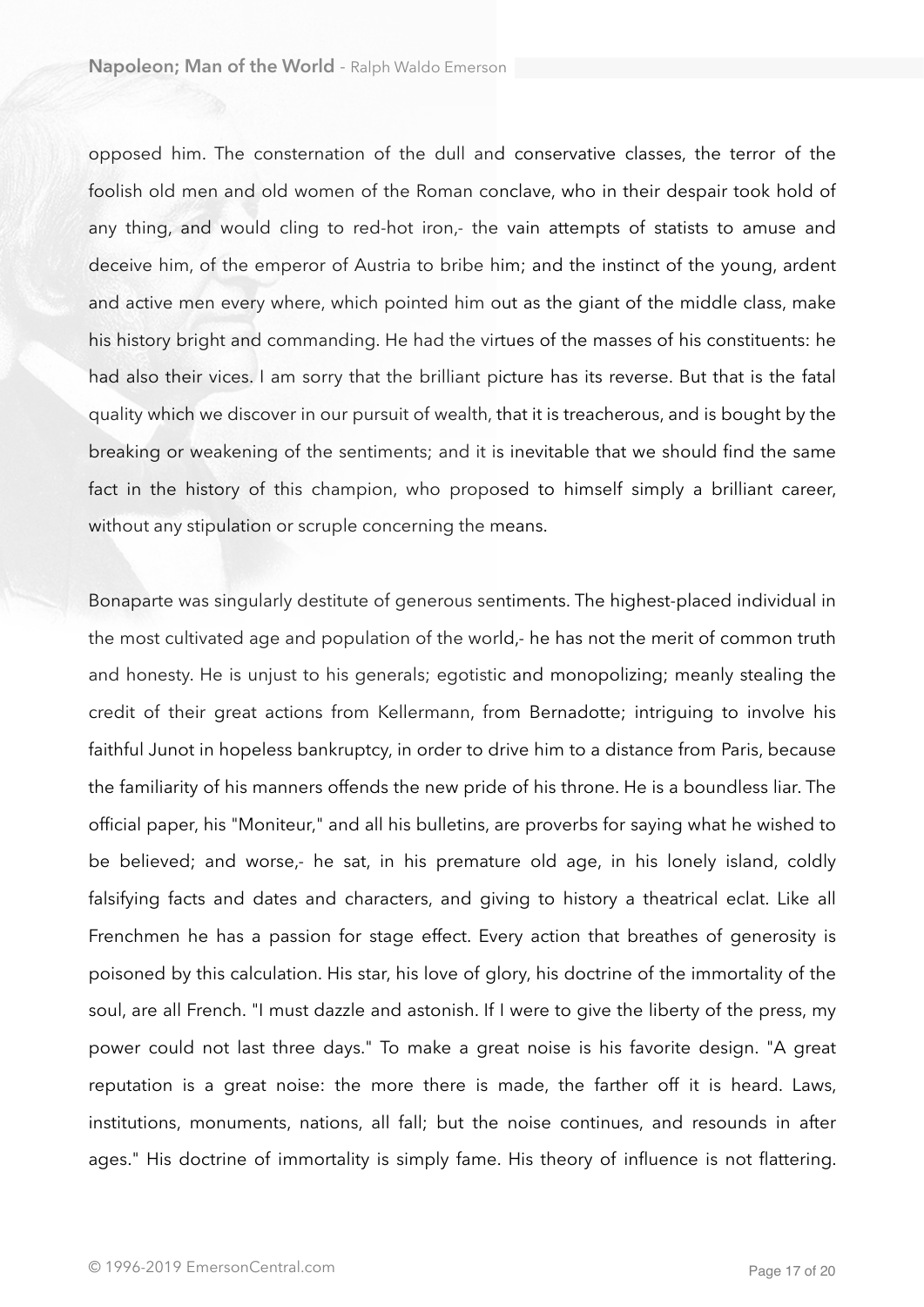"There are two levers for moving men,- interest and fear. Love is a silly infatuation, depend upon it. Friendship is but a name. I love nobody. I do not even love my brothers: perhaps Joseph a little, from habit, and because he is my elder; and Duroc, I love him too; but why? because his character pleases me: he is stern and resolute, and I believe the fellow never shed a tear. For my part I know very well that I have no true friends. As long as I continue to be what I am, I may have as many pretended friends as I please. Leave sensibility to women; but men should be firm in heart and purpose, or they should have nothing to do with war and government." He was thoroughly unscrupulous. He would steal, slander, assassinate, drown and poison, as his interest dictated. He had no generosity, but mere vulgar hatred; he was intensely selfish; he was perfidious; he cheated at cards; he was a prodigious gossip, and opened letters, and delighted in his infamous police, and rubbed his hands with joy when he had intercepted some morsel of intelligence concerning the men and women about him, boasting that "he knew every thing"; and interfered with the cutting the dresses of the women; and listened after the hurrahs and the compliments of the street, incognito. His manners were coarse. He treated women with low familiarity. He had the habit of pulling their ears and pinching their cheeks when he was in good humor, and of pulling the ears and whiskers of men, and of striking and horse-play with them, to his last days. It does not appear that he listened at key-holes, or at least that he was caught at it. In short, when you have penetrated through all the circles of power and splendor, you were not dealing with a gentleman, at last; but with an impostor and a rogue; and he fully deserves the epithet of Jupiter Scapin, or a sort of Scamp Jupiter.

In describing the two parties into which modern society divides itself,- the democrat and the conservative,- I said, Bonaparte represents the democrat, or the party of men of business, against the stationary or conservative party. I omitted then to say, what is material to the statement, namely that these two parties differ only as young and old. The democrat is a young conservative; the conservative is an old democrat. The aristocrat is the democrat ripe and gone to seed;- because both parties stand on the one ground of the supreme value of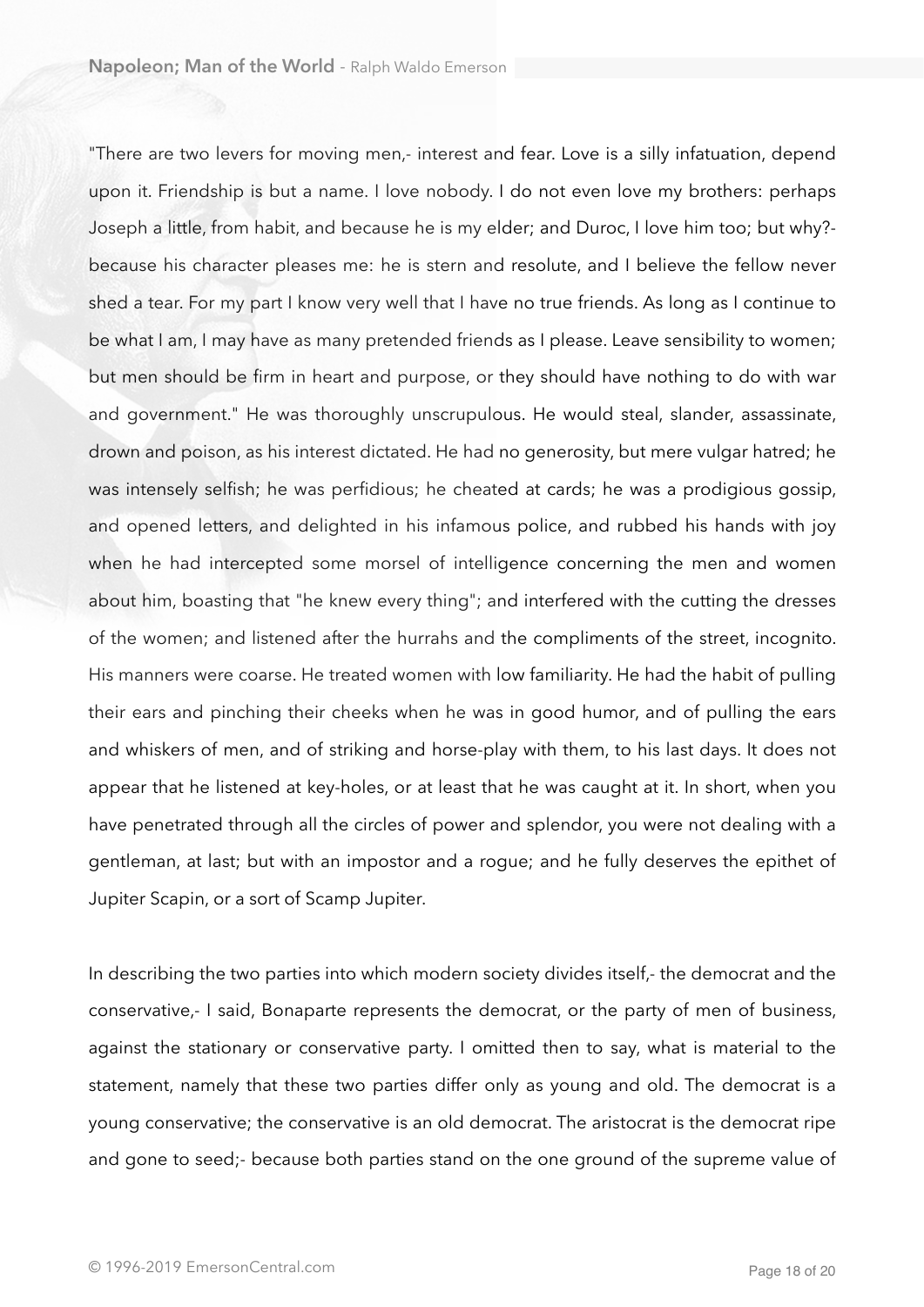property, which one endeavors to get, and the other to keep. Bonaparte may be said to represent the whole history of this party, its youth and its age; yes, and with poetic justice its fate, in his own. The counter-revolution, the counter-party, still waits for its organ and representative, in a lover and a man of truly public and universal aims.

Here was an experiment, under the most favorable conditions, of the powers of intellect without conscience. Never was such a leader so endowed and so weaponed; never leader found such aids and followers. And what was the result of this vast talent and power, of these immense armies, burned cities, squandered treasures, immolated millions of men, of this demoralized Europe? It came to no result. All passed away like the smoke of his artillery, and left no trace. He left France smaller, poorer, feebler, than he found it; and the whole contest for freedom was to be begun again. The attempt was in principle suicidal. France served him with life and limb and estate, as long as it could identify its interest with him; but when men saw that after victory was another war; after the destruction of armies, new conscriptions; and they who had toiled so desperately were never nearer to the reward, they could not spend what they had earned, nor repose on their down-beds, nor strut in their chateaux,- they deserted him. Men found that his absorbing egotism was deadly to all other men. It resembled the torpedo, which inflicts a succession of shocks on any one who takes hold of it, producing spasms which contract the muscles of the hand, so that the man can not open his fingers; and the animal inflicts new and more violent shocks, until he paralyzes and kills his victim. So this exorbitant egotist narrowed, impoverished and absorbed the power and existence of those who served him; and the universal cry of France and of Europe in 1814 was, "Enough of him"; "Assez de Bonaparte."

It was not Bonaparte's fault. He did all that in him lay to live and thrive without moral principle. It was the nature of things, the eternal law of man and of the world which baulked and ruined him; and the result, in a million experiments, will be the same. Every experiment, by multitudes or by individuals, that has a sensual and selfish aim, will fail. The pacific Fourier